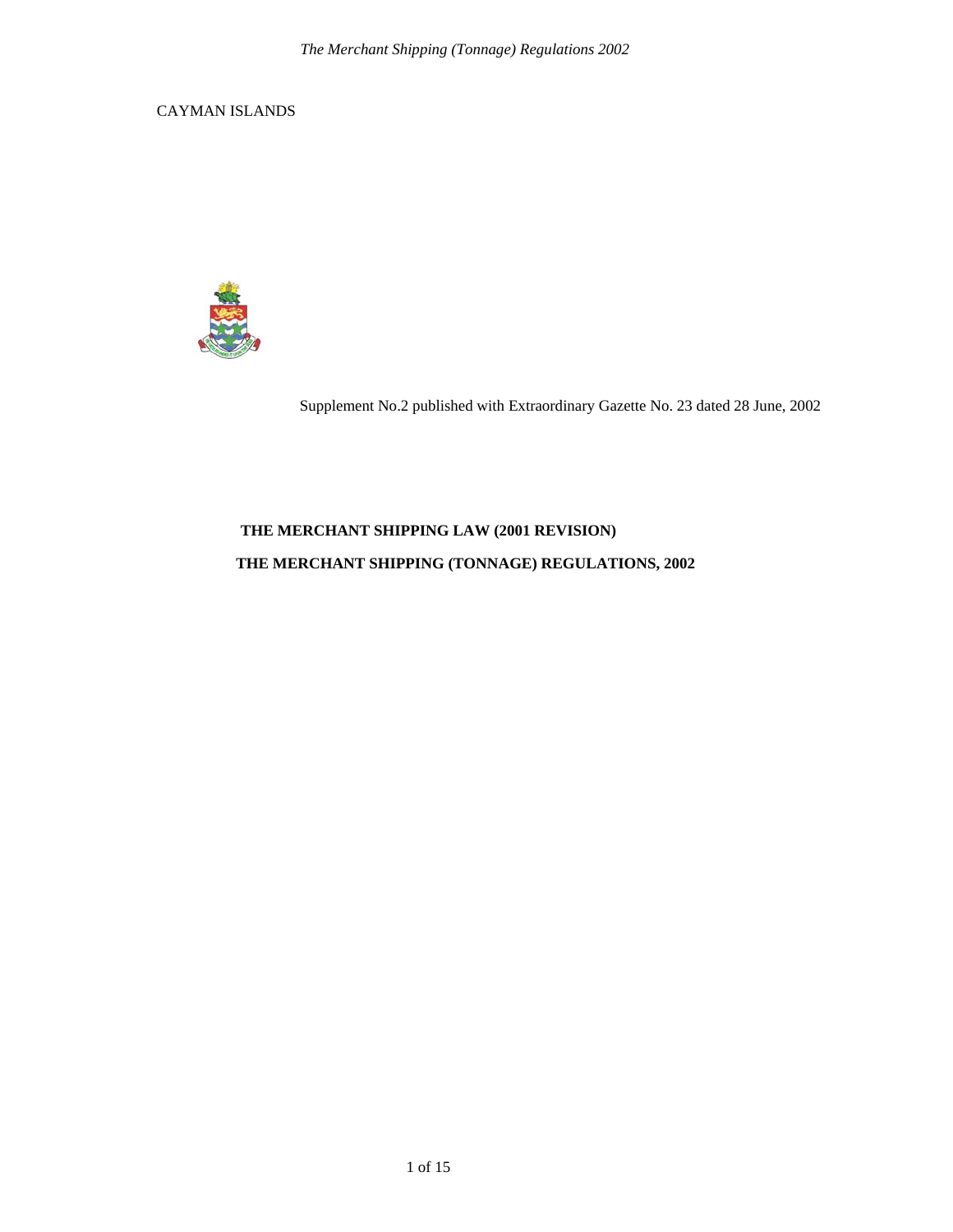### **ARRANGEMENT OF REGULATIONS**

### **[PART I](#page-2-0) - General**

- <span id="page-1-0"></span>1. [Citation](#page-2-1)
- 2. [Interpretation](#page-2-2)

#### **[PART II](#page-4-0) - Application, Ascertainment of Tonnage and Certification for Cayman Islands Ships of 24 Metres in Length or Over**

- 3. [Application](#page-4-1)
- 4. [Method of measurement](#page-4-2)
- 5. [Calculation of volumes](#page-5-0)
- 6. [Gross tonnage](#page-5-1)
- 7. [Net tonnage](#page-5-2)
- 8. [Segregated ballast oil tankers](#page-6-0)
- 9. [Issue of certificates](#page-6-1)
- 10. [Cancellation of certificates](#page-6-2)
- 11. [Change of net tonnage necessitating issue of new certificate](#page-6-3)
- 12. [Use of gross tonnage ascertained under previous Regulations](#page-7-0)

### **[PART III](#page-8-0)** - **Application, Ascertainment of Tonnage and Certification for Cayman Islands Ships of Less than 24 Metres in Length, other than Fishing Vessels**

- 13. [Application](#page-8-1)
- 14. [Measurement and certification](#page-8-2)

#### **[PART IV](#page-9-0)** ‐ **Non Cayman Islands Ships**

15. [Ascertainment of tonnage and certification](#page-9-1)

# **[PART V](#page-9-2)** - Offences

16. [Offences](#page-9-3)

### **[PART VI](#page-9-4) – Final Provisions**

17. [Repeals](#page-9-5)

### **[SCHEDULES](#page-9-6)**

[First Schedule](#page-9-6) Excluded spaces as defined in regulation 2

[Second Schedule](#page-13-0) Coefficients K1 and K2 referred to in regulations 6, 7 and 8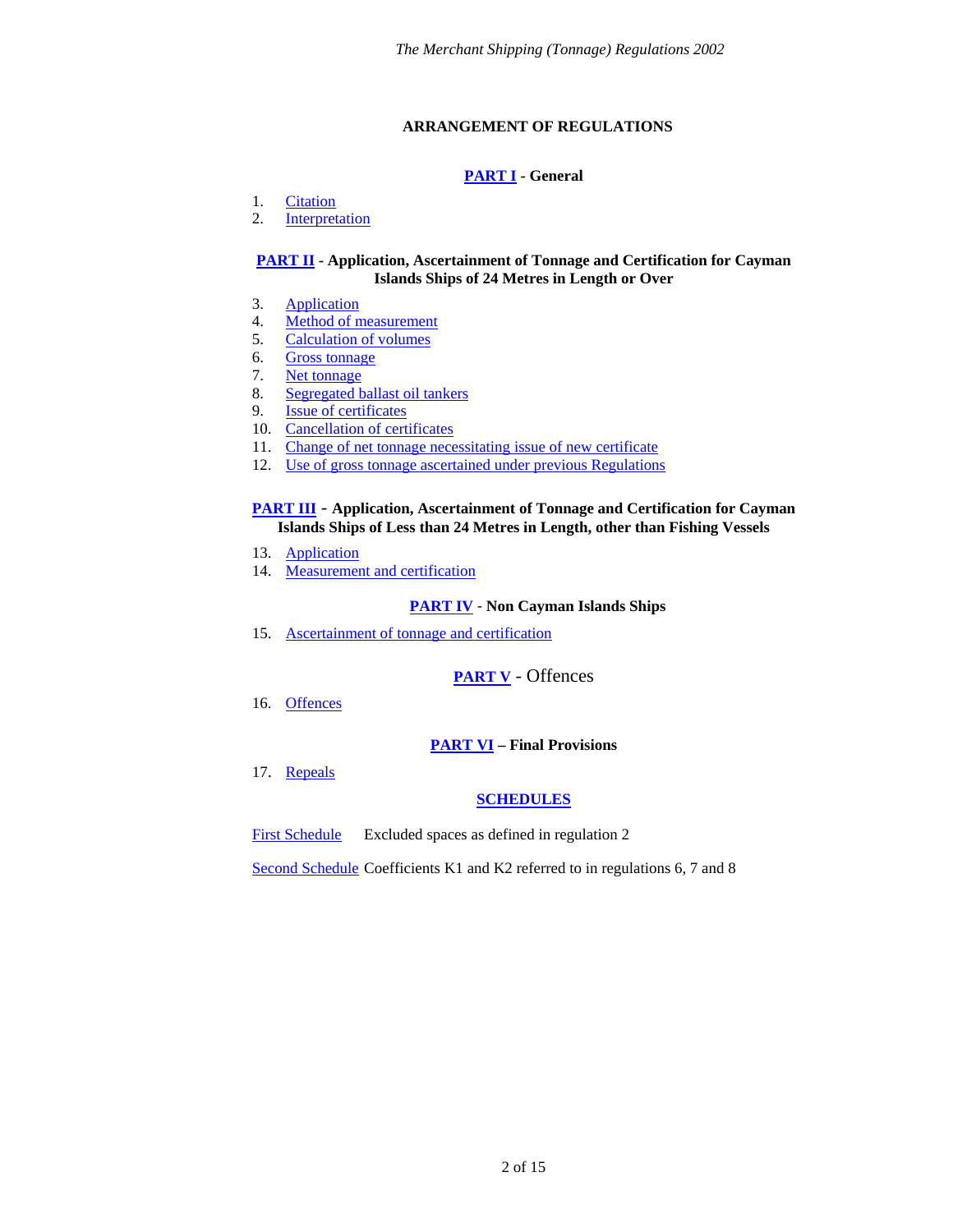#### **THE MERCHANT SHIPPING LAW (2001 REVISION)**

#### **THE MERCHANT SHIPPING (TONNAGE) REGULATIONS, 2002**

The Governor in Council, in exercise of the powers conferred on him by section 50 of the Merchant Shipping Law (2001 Revision) makes the following Regulations:

#### **PART I - GENERAL**

<span id="page-2-1"></span><span id="page-2-0"></span>Citation 1. These Regulations may be cited as the Merchant Shipping (Tonnage) Regulations, 2002.

<span id="page-2-2"></span>Interpretation 2. In these Regulations, unless the context otherwise requires-

"Administration" means the Government of the State whose flag the ship is flying;

"amidships" means the mid-point of the length (as defined below), except in the case of a ship of less than 24 metres in length when it means the mid-point of the length overall;

"breadth" means the maximum breadth of the ship, measured amidships to the moulded line of the frame in a ship with a metal shell and to the outer surface of the hull in a ship with a shell of any other material;

"break" means the space bounded longitudinally by a side to side upward step in the lowest line of the upper deck and another such step or the end of the ship, transversely by the sides of the ship and vertically by the higher part of the deck and the lowest line of the upper deck continued parallel thereto;

"cargo spaces" means enclosed spaces which are appropriated for the transport of cargo to be discharged from the ship;

"Certifying Authority" means the Director or any person authorised by the Director for the purposes of these Regulations;

"Contracting Government" means the Government of a country which has accepted the International Convention on Tonnage Measurement of Ships, 1969, and "non-Contracting Government" shall be construed accordingly;

"Convention" means the International Convention on Tonnage Measurement of Ships, 1969;

"enclosed spaces" means all those spaces, other than excluded spaces, which are bounded by the ship's hull, by fixed or portable partitions or bulkheads or by decks or coverings other than permanent or moveable awnings. No break in a deck, nor any opening in the ship's hull, in a deck or in a covering of a space, or in the partitions or bulkheads of a space, nor the absence of a partition or bulkhead, shall preclude a space from being included in the enclosed spaces and, for the purposes of this definition, "excluded spaces" means, subject to paragraph (f), any of the spaces specified in paragraphs (a) to (e)-

(a) that part of an enclosed space within an erection opposite an end opening and extending from the opening to an athwartship line at a fore and aft distance from the opening equal to half the breadth of the deck at the line of the opening. Such end opening shall have a breadth equal to or greater than 90 per cent of the breadth of the deck at the line of the opening and shall extend from deck to deck or to a curtain plate of a depth not exceeding by more than 25 millimetres the depth of the adjacent deck beams, as specified in Figure 1 of the First Schedule: provided that-

(i) where at any point the width of the enclosed space, because of any arrangement except convergence of the outside plating, as specified in Figure 3 of the First Schedule, becomes less than 90 per cent of the breadth of the deck at the line of the opening, the excluded space shall extend only to an athwartship line intersecting that point, as specified in Figures 2 and 4 of the First Schedule;

(ii) where the opposite ends of two enclosed spaces are separated by a gap, which is completely open except for bulwarks or open rails and of fore and aft length less than half the least breadth of the deck at the gap, then no part of the enclosed spaces shall be excluded, as specified in Figures 5 and 6 of the First Schedule;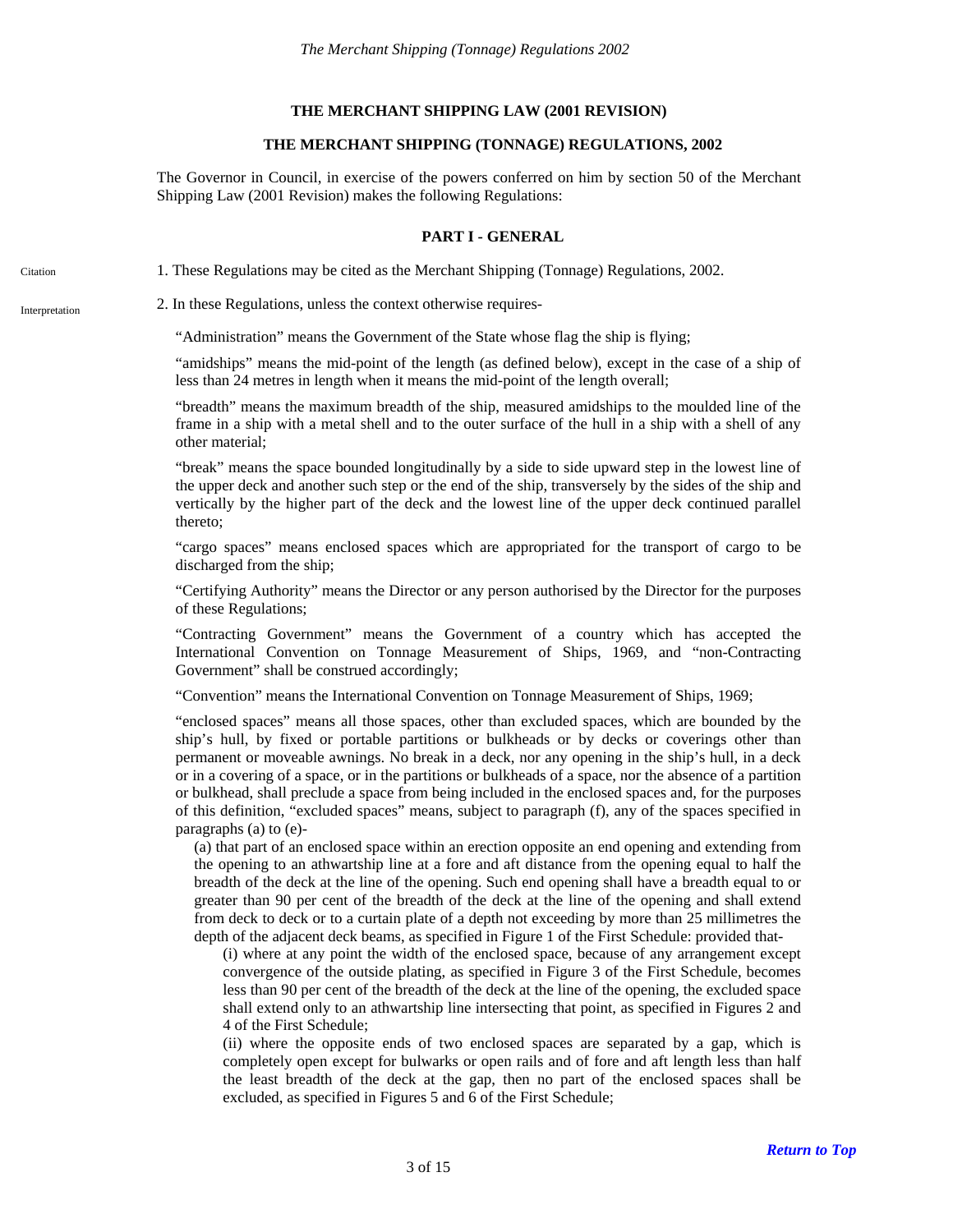(b) a space under an overhead deck covering open to the sea and weather having no other connection on the exposed sides with the body of the ship than the stanchions necessary for its support. In such a space, open rails or a bulwark and curtain plate may be fitted or stanchions fitted at the ship's side, provided that the distance between the top of the rails or the bulwark and the curtain plate is not less than 0.75 metres or onethird of the height of the space, whichever is greater, as specified in Figure 7 of the First Schedule;

(c) a space in a side-to-side erection between opposite side openings not less in height than 0.75 metres or one-third of the height of the erection whichever is greater. If the opening in such an erection is provided on one side only, the space to be excluded from the volume of enclosed spaces shall be limited inboard from the opening to a maximum of one half of the breadth of the deck in way of the opening, as specified in Figure 8 of the First Schedule;

(d) a space in an erection immediately below an uncovered opening in the deck overhead, provided that such an opening is exposed to the weather and the space excluded from enclosed spaces is limited to the area of the opening, as specified in Figure 9 of the First Schedule;

(e) a recess in the boundary bulkhead of an erection which is exposed to the weather and the opening of which extends from deck to deck without means of closing, provided that the interior width is not greater than the width at the entrance and its extension into the erection is not greater than twice the width of its entrance, as specified in Figure 10 of the First Schedule;

(f) notwithstanding the provisions of paragraphs (a) to (e) inclusive, any space listed in those paragraphs which fulfils at least one of the following conditions shall be treated as an enclosed space:

(i) the space is fitted with shelves or other means for securing cargo or stores;

(ii) the openings are fitted with any means of closure; and

(iii) the construction provides any possibility of such openings being closed;

"Law" means the Merchant Shipping Law (2001 Revision);

"length" means the greater of the following distances:

- (a) the distance between the fore side of the stem and the axis of the rudder stock; or
- (b) the distance measured from the fore side of the stem, being 96 per cent of the distance between that point and the aft side of the stern,

the points and measurements being taken respectively at and along a waterline at 85 percent of the least moulded depth of the ship. In the case of a ship having a rake of keel the waterline shall be parallel to the designed waterline;

"length overall" means the distance between the foreside of the foremost fixed permanent structure and the afterside of the aftermost permanent structure;

"Load Line Regulations" means the Merchant Shipping (Load Line) Regulations, 2002 and includes in relation to any ship not registered in the Cayman Islands any corresponding rules or regulations of the country in which the ship is registered;

"MARPOL" means the International Convention for the Prevention of Pollution from Ships 1973, as modified by the Protocol of 1978 relating to that Convention;

"moulded depth", and in case of a ship of less than 24 metres "depth", means the vertical distance measured from the top of the keel of a metal ship, or in wood and composite ships from the lower edge of the keel rabbet, to the underside of the upper deck at side, or, in the case of a ship which is not fully decked, to the top of the upper strake or gunwale, provided that-

(a) where the form at the lower part of the midship section is of a hollow character, or where thick garboards are fitted, the distance is measured from the point where the line of the flat of the bottom continued inwards cuts the side of the keel;

(b) in the case of a glass reinforced plastic ship where no keel member is fitted and the keel is of open trough construction, the distance is measured from the top of the keel filling, if any, or the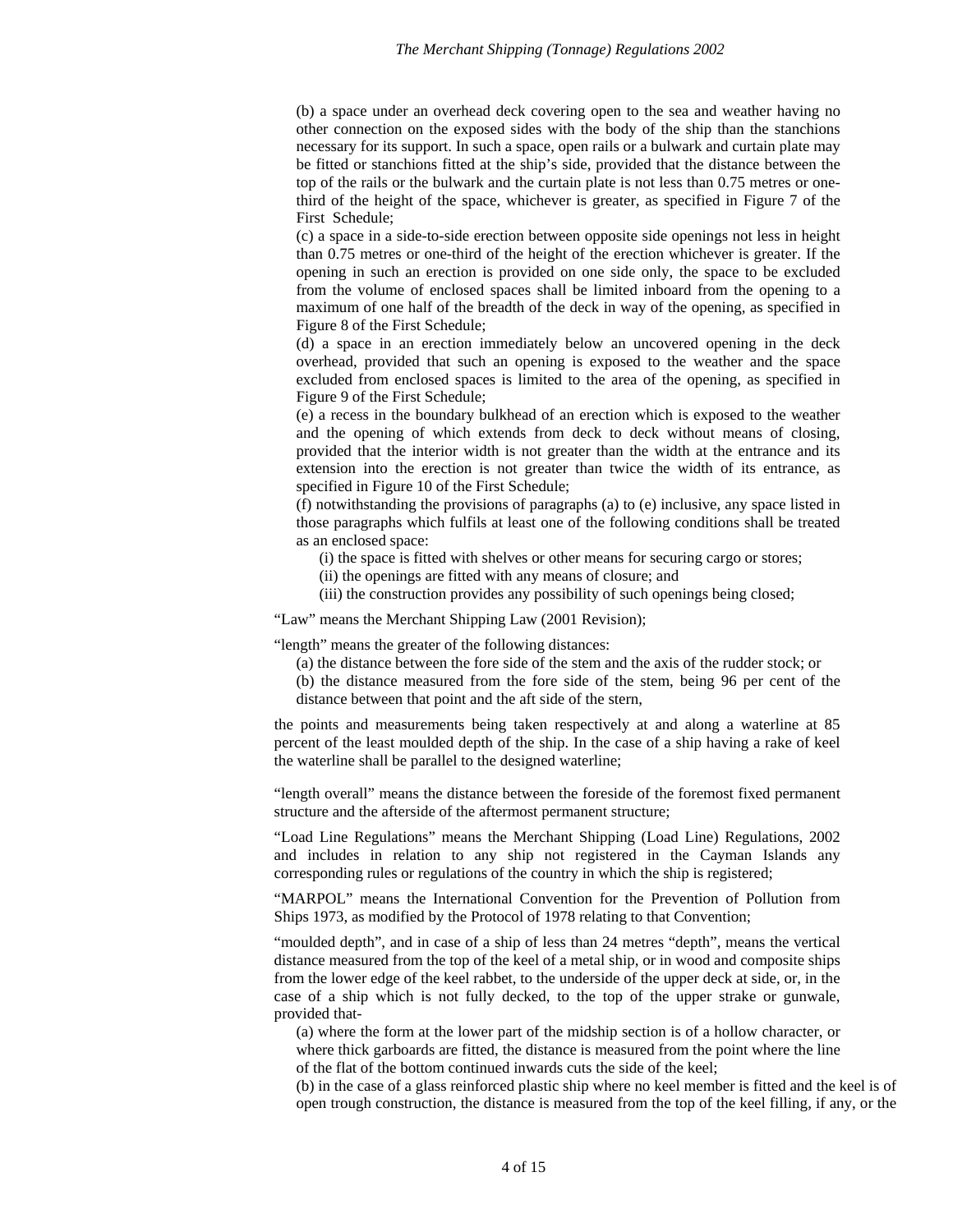level at which the inside breadth of the trough is 100 millimetres, whichever gives the lesser depth;

(c) in ships having rounded gunwales, the distance is measured to the point of intersection of the moulded lines of the deck and side shell plating, the lines extending as though the gunwales were of angular design; and

(d) where the upper deck is stepped and the raised part of the deck extends over the point at which the moulded depth is measured, the distance is measured to a line of reference extending from the lower part of the deck along a line parallel with the raised part; and for the purposes of this definition:

(i) "upper deck" means the uppermost complete deck exposed to weather and sea, which has permanent means of weathertight closing of all openings in the weather part thereof, and below which all openings in the sides of the ship are fitted with permanent means of watertight closing. In a ship having a stepped upper deck, the lowest line of the exposed deck and the continuation of that line parallel to the upper part of the deck is taken as the upper deck; and

(ii) "weathertight" means that in any sea conditions water will not penetrate into the ship;

"moulded draught" means-

(a) for ships assigned load lines in accordance with the Load Line Regulations, the draught corresponding to the Summer Load Line (other than timber load lines);

(b) for passenger ships, the draught corresponding to the deepest subdivision load line assigned in accordance with Regulation 13 of Chapter II-1 of the Annex to SOLAS;

(c) for ships to which no load line has been assigned but the draught of which is restricted by the Director, the maximum permitted draught; and

(d) for other ships, 75 per cent of the moulded depth amidships;

"oil tanker" means a ship constructed or adapted to carry oil in bulk in its cargo spaces and includes combination carriers. For the purposes of this definition "combination carrier" means a ship designed to carry either oil or solid cargoes in bulk;

"similar stage of construction" means the stage at which-

(a) construction identifiable with a specific ship begins; and

(b) assembly of that ship has commenced comprising at least 50 tonnes or one per cent of the estimated mass of all structural material whichever is the less;

"SOLAS" means the International Convention for the Safety of Life at Sea, 1974 and the Protocol of 1978 relating to that Convention;

"STCW" means the International Convention on Standards of Training, Certification and Watchkeeping of Seafarers, 1978 as amended in 1995; and

"surveyor" means a surveyor appointed by a Certifying Authority.

#### **PART II - APPLICATION, ASCERTAINMENT OF TONNAGE AND CERTIFICATION FOR CAYMAN ISLANDS SHIPS OF 24 METRES IN LENGTH AND OVER**

<span id="page-4-1"></span><span id="page-4-0"></span>3. This Part applies to ships, being ships of 24 metres in length or over, registered or to be registered in the Cayman Islands under Part II of the Law and for which the ascertainment of tonnage is required under Regulations made under section 50 of the Law. Application

<span id="page-4-2"></span>Method of measurement  $4. (1)$  A ship shall be measured by a surveyor.

(2) The gross and net tonnages shall be determined in accordance with regulations 6 and 7 provided that in the case of novel types of craft with constructional features which render the application of the provisions of these Regulations unreasonable or impracticable, the gross and net tonnages shall be determined as required by the Director.

(3) All measurements used in the calculations of volumes shall be taken and expressed in metres to the nearest one hundredth of a metre.

(4) Gross and net tonnages shall be expressed as whole numbers, decimals being rounded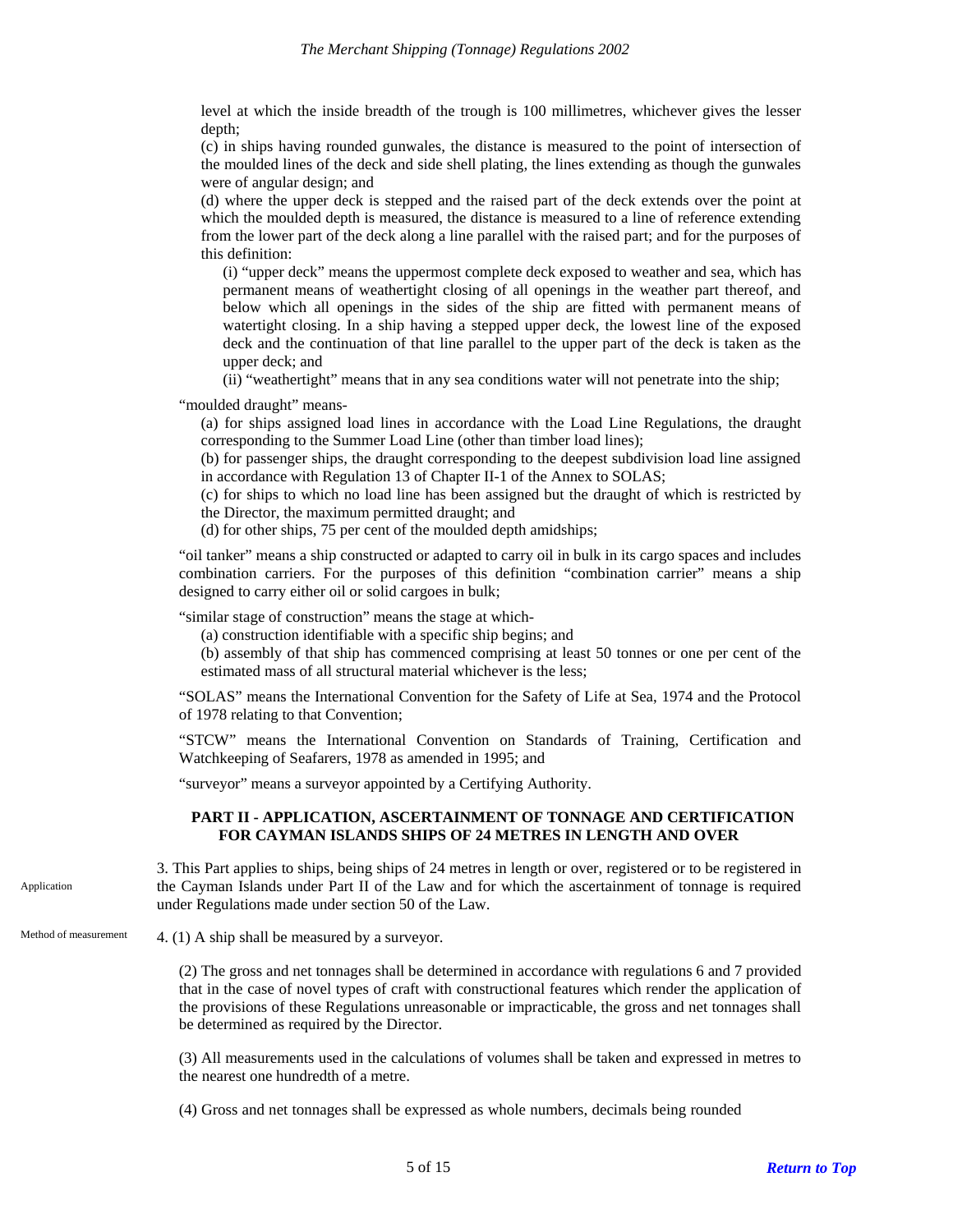off downwards.

#### <span id="page-5-0"></span>Calculation of volumes

5. (1) All volumes included in the calculation of gross and net tonnages shall be measured, irrespective of the fitting of insulation or the like, to the inner side of the shell or structural boundary plating in ships constructed of metal, and to the outer surface of the shell or to the inner side of the structural boundary surfaces in ships constructed of any other material.

(2) Volumes of appendages shall be included in the total volume.

(3) Volumes of spaces open to the sea shall be excluded from the total volume.

(4) The method and accuracy of the calculations shall be sufficiently detailed to facilitate checking.

<span id="page-5-1"></span>6. The gross tonnage (GT) of a ship shall be determined by the following formula- Gross tonnage

# $GT = K_1 V$

where-

 $K_1 = 0$ .  $2 + 0.02 \log 10V$  (or as specified in the Second Schedule); and  $V =$  total volume of all enclosed spaces of the ship in cubic metres.

<span id="page-5-2"></span>Net tonnage (NT) of a ship shall be determined by the following formula-

where-

$$
NT = K_2 V_c \left(\frac{4d}{3D}\right)^2 + K_3 \left(N_1 + \frac{N_2}{10}\right)
$$

 $V_c$  = total volume of<br>  $K_2 = 0.2 + 0.02 \log_{10} V_c$ .

cargo space in cubic metres;  $d =$  moulded draught amidships in metres;

 $D =$  moulded depth amidships in metres;

$$
K_3 = 1.25 \left( \frac{GT + 10,000}{10,000} \right);
$$

GT = gross tonnage calculated in accordance with regulation 6;

 $N_1$  = number of passengers in cabins with

not more than 8 berths; and

J

 $N_2$  = number of other passengers; Provided that-

> (a) the factorshall not be taken as greater than unity (b) the term; shall not be taken as less than 0.25GT;

(c)  $N_1$  and  $N_2$ (c)  $N_1$  and  $N_2$  shall be taken as zero when  $N1 + N2$  is less than 13; and

(d) NT shall not be taken as less than .30GT.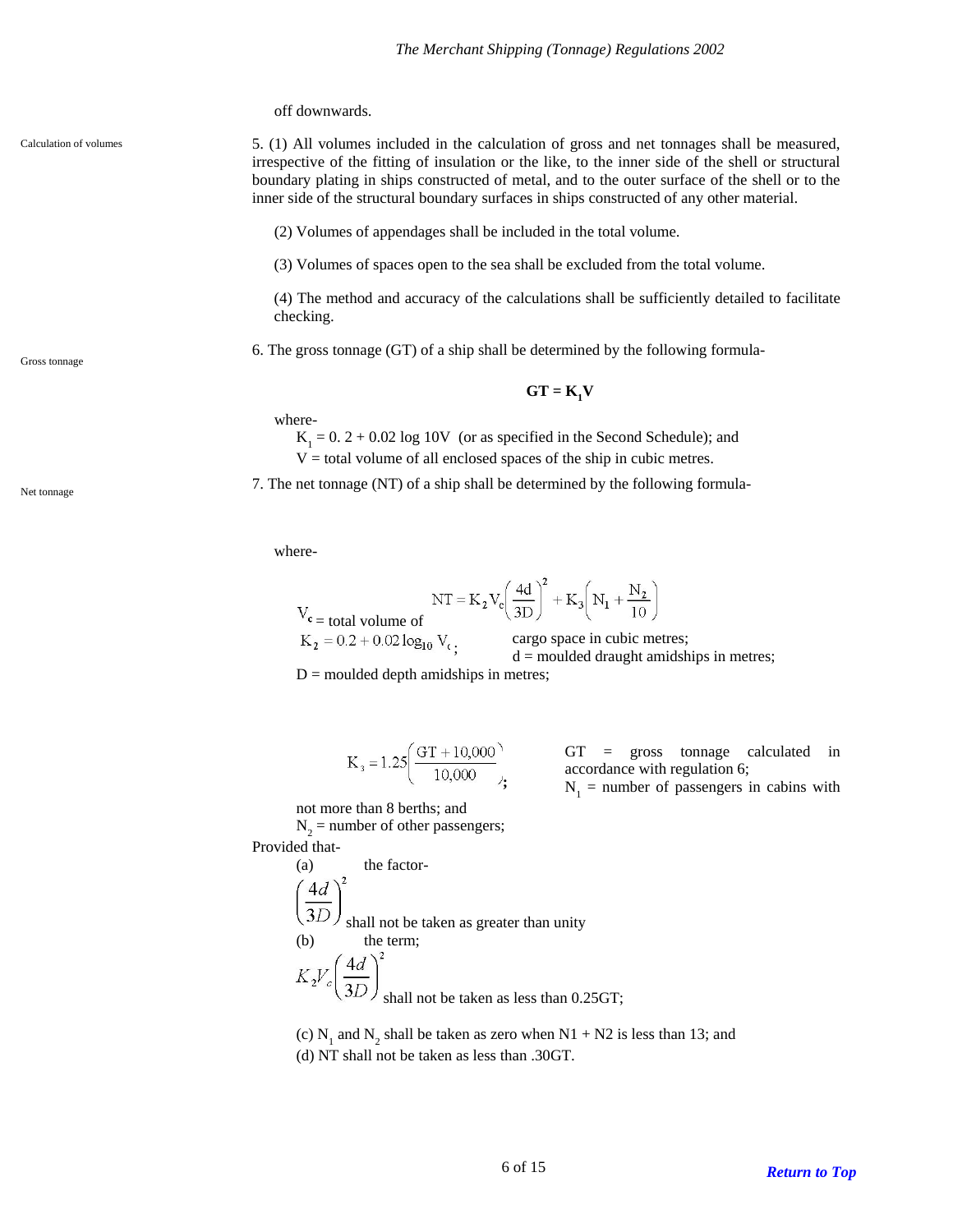<span id="page-6-0"></span>Segregated ballast oil tankers

8. Where segregated ballast tanks complying with Regulation 13 of Annex 1 of MARPOL, are provided in oil tankers, an entry may be made on the International Tonnage Certificate (1969) indicating the total tonnage of these tanks. The tonnage of such segregated ballast shall be calculated according to the following formula:

where-

 $K_1$  x  $V_b$ 

 $K_1 = 0$ . 2 + 0.02 log10 V (or as specified in the Second Schedule);

 $V =$  the total volume of all enclosed spaces of the ship in cubic metres; and

 $V<sub>b</sub>$  = the total volume of segregated ballast tanks in cubic metres measured in accordance with regulation 5.

#### <span id="page-6-1"></span>Issue of certificates

9. Where it is in order to do so, the Certifying Authority shall issue to the owner an International Tonnage Certificate (1969) in the form set out in the Convention certifying the tonnages of the ship and containing the particulars shown thereon. The official number of the ship shall be included as a distinctive number.

<span id="page-6-2"></span>Cancellation of certificates

10. (1) Where alterations are made in the arrangement, construction, capacity, use of spaces, total number of passengers the ship is permitted to carry under the terms of the ship's passenger certificate, assigned load line, or permitted draught of the ship such as would cause an increase in the gross or net tonnage, the existing International Tonnage Certificate (1969) shall cease to be valid and shall be surrendered to and cancelled by the Certifying Authority.

(2) When a ship is transferred from the Cayman Islands flag the International Tonnage Certificate (1969) shall cease to be valid except when the transfer is to the Administration of a State which is a Contracting Government in which case the certificate may remain in force for a period not exceeding 3 months or until the new Administration issues another International Tonnage certificate (1969) whichever is the earlier. The Certifying Authority shall transmit to the Administration of that Government, as soon as possible after the transfer has taken place, a copy of the certificate carried by the ship at the time of transfer and a copy of the relevant tonnage calculations

<span id="page-6-3"></span>Change of net tonnage neces new certificate

11. (1) When alterations in the values of V, Vc, d, N1 or N2 as defined in regulations 6 and 7 result in an increase in the net tonnage a new International Tonnage Certificate (1969) incorporating the increased net tonnage shall be issued.

(2) In the case of a passenger ship assigned subdivision load lines in accordance with the relevant provisions of Regulation II-1 of the Annex to SOLAS and load lines in accordance with the Load Line Regulations, 2002, only one net tonnage shall be applied. Where the draught corresponding to the Summer Load Line differs from that corresponding to the deepest subdivision load line the net tonnage shall, subject to paragraph (3), be that determined in accordance with regulation 7 by applying the draught corresponding to the appropriate assigned load line for the trade in which the ship is engaged.

(3) Subject to paragraph (4), where alterations in the values of V, Vc, d, N1 or N2 as defined in regulations 6 and 7, or changes in the position of the load lines, result in a decrease in the net tonnage, a new International Tonnage Certificate (1969) incorporating the decreased net tonnage shall not be issued until 12 months have elapsed from the date on which the current certificate was issued.

(4) A new International Tonnage Certificate (1969) may be issued when-

(a) a ship which was registered outside the Cayman Islands is re-registered in the Cayman Islands;

(b) a ship undergoes alterations or modifications of a major character such as the removal of a superstructure, which requires an alteration of the assigned load line; or (c) the ship is a passenger ship employed in special trades for the carriage of large numbers of special trade passengers, such as the pilgrim trade.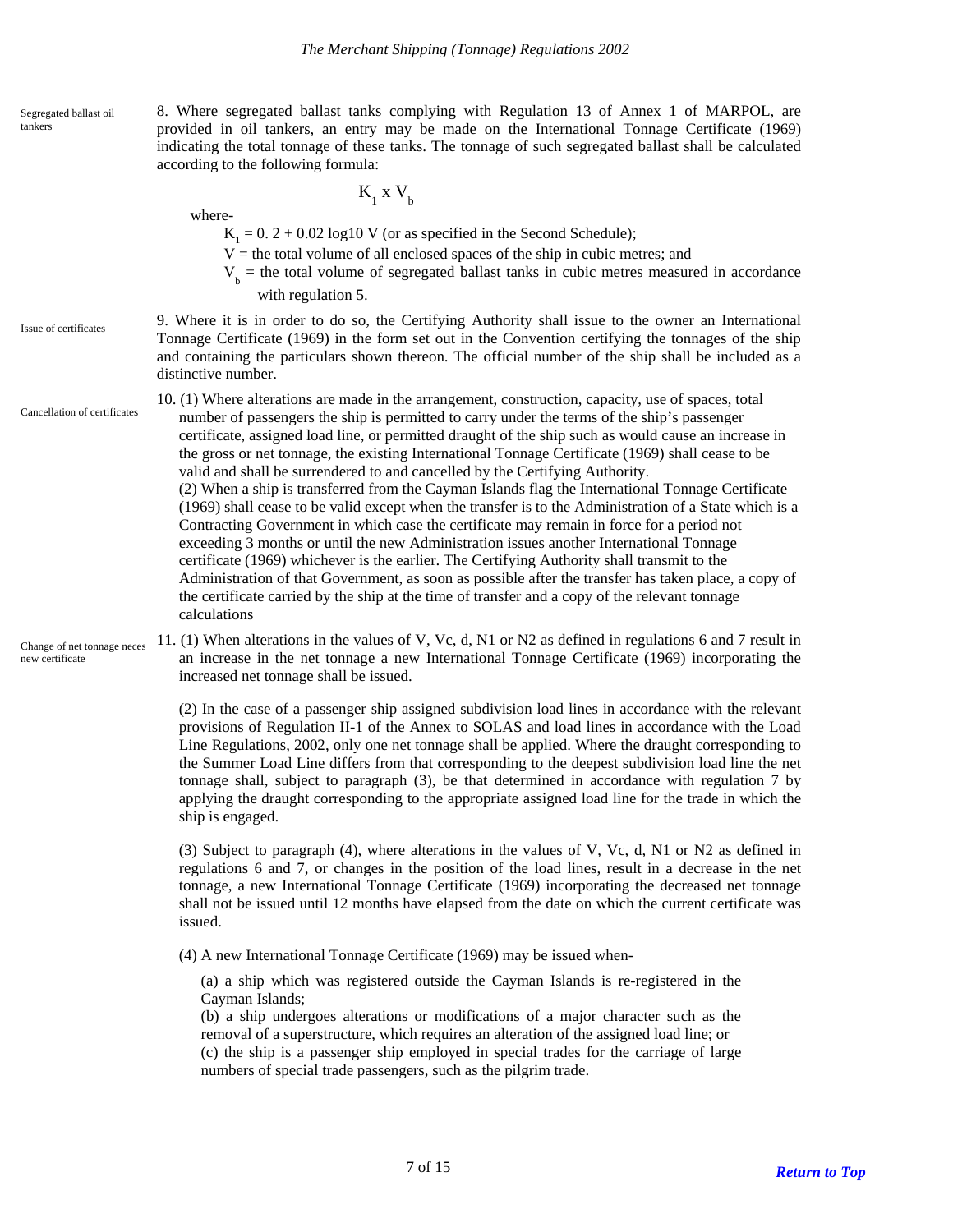ascertained under<br>previous Regulations

<span id="page-7-0"></span>12. (1) The Director may permit, in the cases of ships referred to in paragraph (2), the Use of gross tonnage<br>  $\frac{1}{2}$  continuing use of a gross tonnage additionally ascertained in accordance with-

> (a) the provisions of the Fourth Schedule and Appendices 1 to 4 thereto of the Merchant Shipping (Tonnage) (Cayman Islands) Regulations, 1988 as if those provisions remained in force; or

> (b) the corresponding provisions of the regulations of any other State as may be determined by the Director, which were in force in that State prior to the requirement for the ship to have its gross tonnage ascertained in accordance with the Convention,

for the purposes of the application of the provisions of regulations implementing the SOLAS, MARPOL and STCW Conventions.

(2) Those cases are:

(a) a ship the keel of which was laid or which was at a similar stage of construction before 18 July 1982; or

(b) a ship the keel of which was laid or which was at a similar stage of construction not later than 31 December 1985, not being a ship referred to in subparagraph (a); or

(c) a cargo ship of less than 1600 gross tonnage the tonnage of which was ascertained in accordance with the provisions of the Fourth Schedule and Appendices 1 to 4 thereto of the Merchant Shipping (Tonnage) (Cayman Islands) Regulations, 1988, and the keel of which was laid or which was at a similar stage of construction before 18 July 1994, not being a ship referred to in subparagraph (a).

(3) An International Tonnage Certificate (1969) may be annotated, under "Remarks", by the Certifying Authority-

(a) in the case of a ship to which paragraph (2)(a) refers, with the following duly completed and signed entry-

"The ship is remeasured according to Article 3(2)(d) of the 1969 Tonnage Convention. The GROSS TONNAGE according to the measurement system previously in force to the measurement system of the 1969 Tonnage Convention is …….…………, according to the ……………………… regulations."; and

(b) in the case of a ship to which paragraph (2)(b) or (c) refers, with the duly completed and signed entry-

"The ship is additionally measured according to resolution A.494(XII). The GROSS TONNAGE according to the measurement system previously in force to the measurement system of the 1969 Tonnage Convention is ……………, according to the ……………….. regulations.".

(4) Where such an entry has been made on an International Tonnage Certificate (1969) and the ship undergoes alterations or modifications which affect its tonnage, the old tonnage referred to in paragraphs (1) and (2) shall be deleted.

(5) Where a gross tonnage has been ascertained and is to be used in accordance with paragraphs (1) and (2), then any certificate issued for the purposes of the conventions and protocols referred to shall record only that gross tonnage together with an appropriate footnote such as-

(a) "The above gross tonnage has been determined by a Certifying Authority (a tonnage authority) of the Cayman Islands in accordance with the national tonnage rules which were in force prior to the coming into force of the 1969 Tonnage Convention."; or

(b) "See REMARKS column of the valid International Tonnage Certificate (1969)".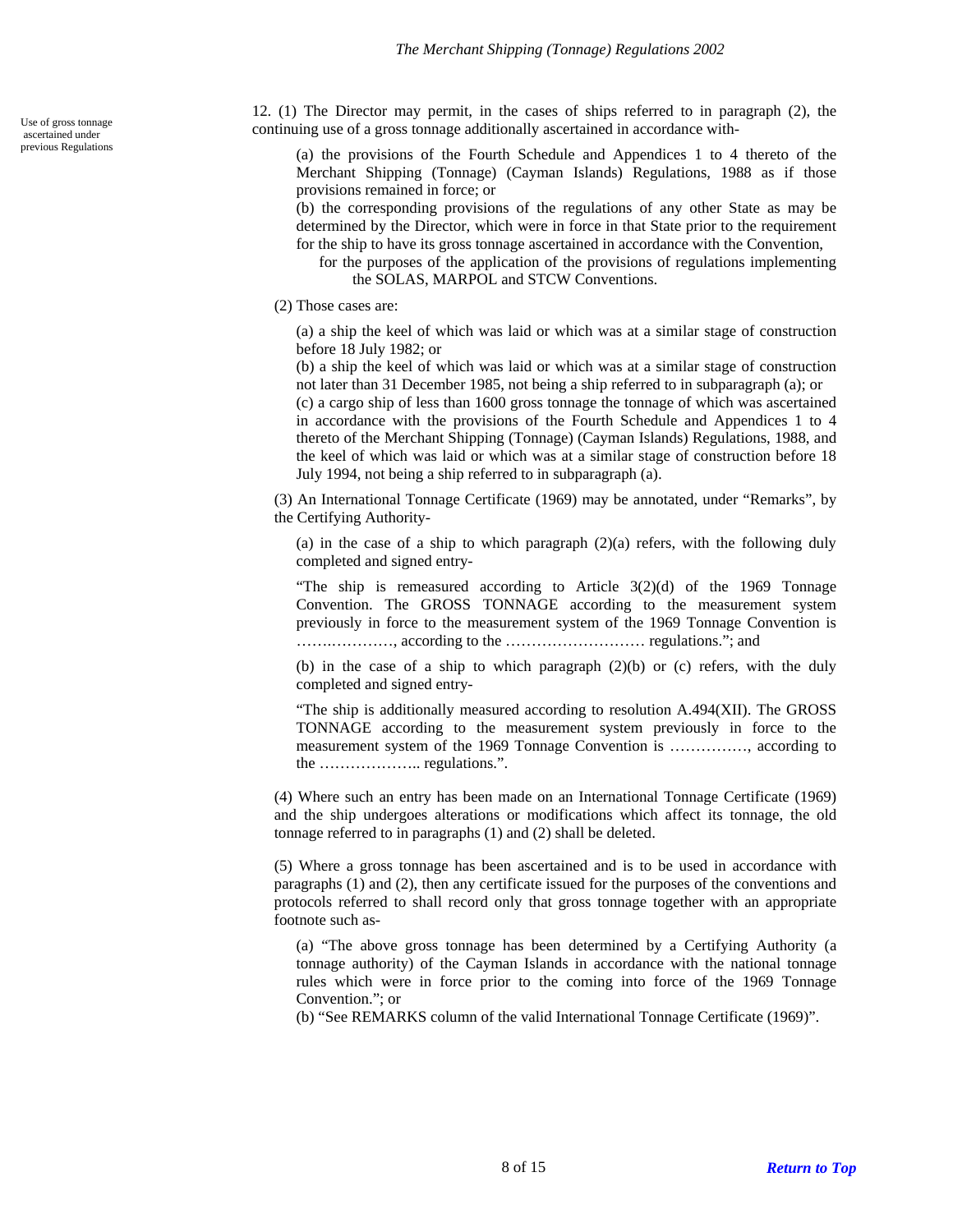#### **PART III - APPLICATION, ASCERTAINMENT OF TONNAGE AND CERTIFICATION FOR CAYMAN ISLANDS SHIPS OF LESS THAN 24 METRES IN LENGTH, OTHER THAN FISHING VESSELS**

<span id="page-8-1"></span><span id="page-8-0"></span>Application

certification

13. This Part applies to Cayman Islands ships, being ships of less than 24 metres in length, and not being fishing vessels, registered or to be registered under Part II of the Law and for which the ascertainment of tonnage is required under Regulations made under section 50 of the Law.

<span id="page-8-2"></span>14. (1) A ship shall be measured by a surveyor or by a measurer appointed by an organisation duly Measurement and authorised by the Director, or such other person as may be appointed by the Director for that purpose.

(2) The tonnage of a ship shall be the sum of-

(a) the product of multiplying together its length overall, extreme breadth over the outside hull and depth in metres and multiplying the resultant figure by 0.16; and

(b) the tonnage of any break or breaks, calculated for each break by multiplying together its mean length, mean breadth, and mean height in metres and multiplying the resultant figure by 0.35.

(3) For the purpose of this Part-

(a) the breadth of a ship shall be its extreme breadth over the outside plating, planking or hull, no account being taken of rubbers or fenders even if they are moulded so as to be integral with the hull;

- (b) the depth of a ship shall be measured vertically at the midpoint of the length overall;
- (c) the upper terminal point for depth shall be-

(i) in the case of a decked ship, the underside of the deck on the middle line or, if there is no deck on the middle line at the point of measurement, the underside of the deck at the side of the ship plus the full deck camber; and

- (ii) in the case of an open ship, the top of the upper strake or gunwale;
- (d) the lower terminal point of depth shall be-
	- (i) in the case of a wooden ship, the upper side of the planking at the side of the keel or hog;
	- (ii) in the case of a metal ship, the top of the plating at the side of the keel; and
	- (iii) in the case of a glass reinforced plastic ship, the inside of the hull. Where no keel member is fitted and the keel is of open trough construction, the lower terminal point for depth shall be the top of the keel filling, if fitted, or the level at which the inside breadth of the trough is 10 centimetres, whichever gives the greater depth; and

(e) where a break exists in way of the point of measurement for depth, the height of the break shall not be included in the measurement of depth.

(4) The tonnage determined in accordance with paragraph (2) shall be the gross tonnage and net tonnage.

(5) In the case of a multi-hull ship the tonnage of each hull shall be measured separately and the sum of such tonnages shall be used in computing the tonnage referred to in paragraph (2).

(6) All measurements used in the calculations of volumes shall be taken and expressed in metres to the nearest one hundredth of a metre.

(7) Tonnage shall be expressed to two decimal places, the second decimal place being increased by one if the third decimal place is 5 or more.

(8) On completion of the measurement the surveyor or measurer, as the case may be, shall forward to the Director a Certificate of Measurement in a form approved by the Director.

(9) Where alterations are made in the arrangement, construction, capacity, use of spaces, total number of passengers the ship is permitted to carry under the terms of the ship's passenger certificate, assigned load line, or permitted draught of the ship such as would cause an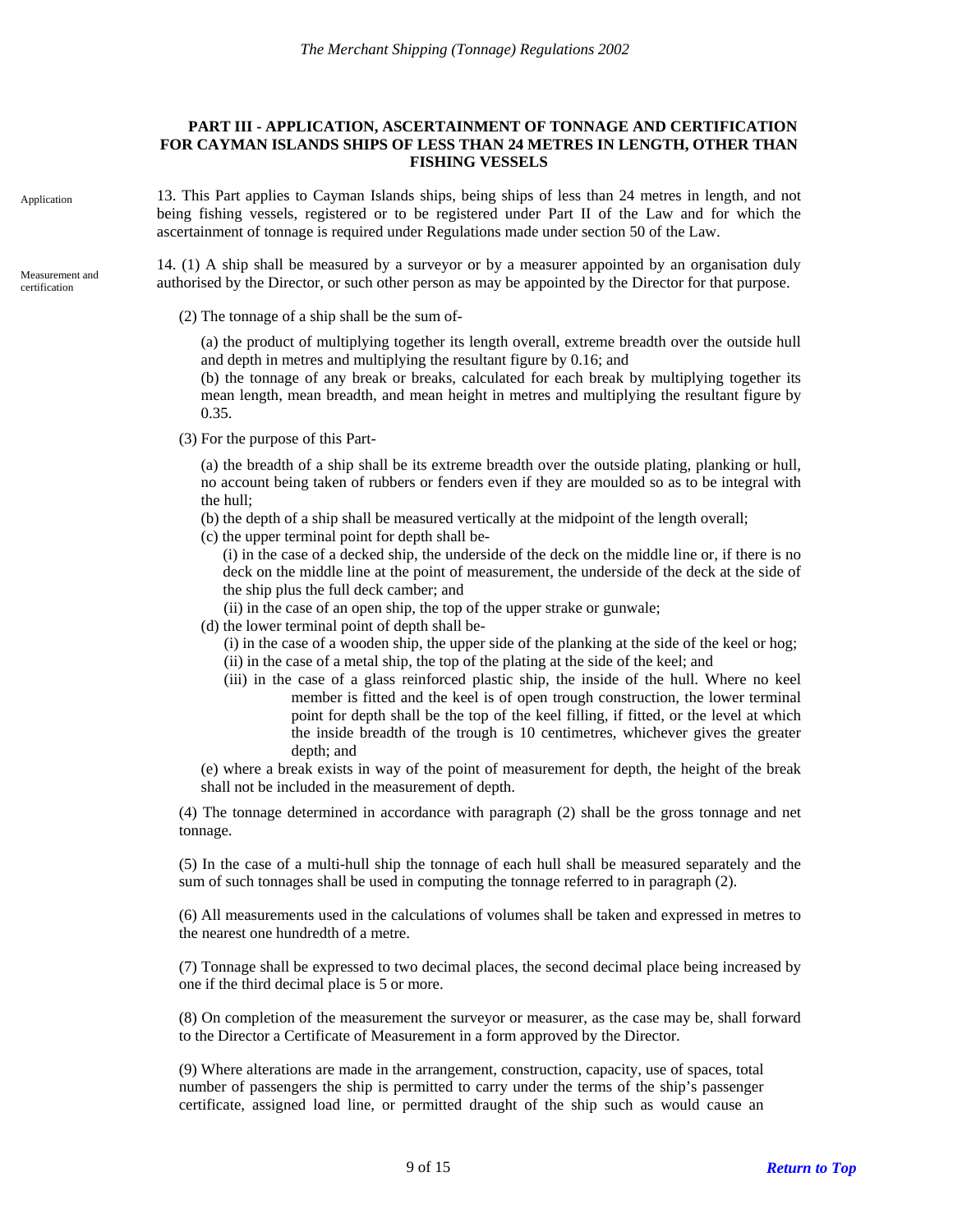increase in the tonnage, the existing measurement shall cease to be valid, and any certificate shall be surrendered to and cancelled by the issuer, and the owner of the ship shall make an application for it to be remeasured in accordance with paragraph (1).

(10) Notwithstanding paragraph (2), nothing in this Part shall be taken to require any ship the tonnage of which was validly determined under the law in force immediately before the coming into force of these Regulations to have its tonnage re-determined.

## **PART IV - NON-CAYMAN ISLANDS SHIPS**

15. (1) The Director may, at the request of the Administration of a Contracting Government, ascertain the gross and net tonnages of a foreign ship in accordance with Part II and issue to the owner an International Tonnage Certificate (1969). In such cases the certificate shall be endorsed to the effect that it has been issued at the request of the Government of the State whose flag the ship is or will be flying, and a copy of the certificate and the calculations of the tonnages shall be transmitted to the requesting Government as soon as possible.

(2) The Certifying Authority may, at the request of an owner of a foreign ship flying the flag of a non-Contracting Government, ascertain the gross and net tonnages of the ship in accordance with Part II and issue a Certificate of Cayman Islands Tonnage Measurement. In such a case the certificate shall bear the endorsement "for use only whilst within Cayman Islands waters."

### **PART V - OFFENCES**

16. (1) Any owner or master who fails without reasonable cause to surrender a certificate for cancellation as required by regulations  $10(1)$  or  $14(9)$  is guilty of an offence punishable on summary conviction by a fine not exceeding level 3 on the standard scale.

(2) In this regulation, the standard scale is that referred to in section 455(4) and the Second Schedule of the Law.

### **PART VI – FINAL PROVISIONS**

<span id="page-9-6"></span><span id="page-9-5"></span>Repeals and the Merchant Shipping (Tonnage) (Cayman Islands) Regulations, 1988 are repealed.

### **FIRST SCHEDULE**

### **EXCLUDED SPACES AS DEFINED IN REGULATION 2**

In the following figures:

 $O =$  excluded space;

 $C =$  enclosed space;

I = space to be considered as an enclosed space. (Hatched - in parts to be included as enclosed space);

<span id="page-9-1"></span><span id="page-9-0"></span>Ascertainment of tonnage an certification

<span id="page-9-3"></span><span id="page-9-2"></span>**Offences** 

<span id="page-9-4"></span>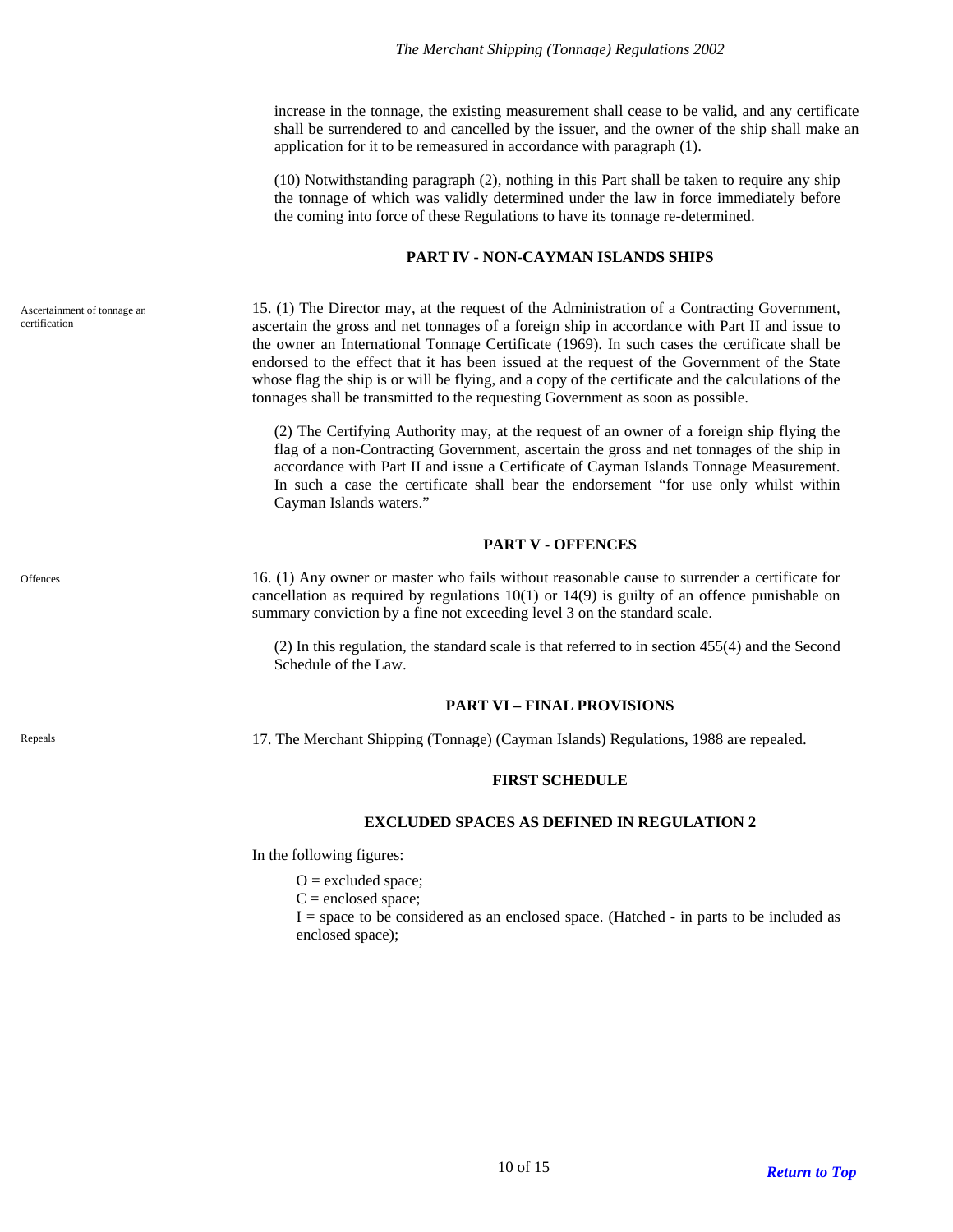

 $B =$  breadth of the deck in the way of the opening. (In ships with rounded gunwales the breadth is measured as indicated in Figure 11.)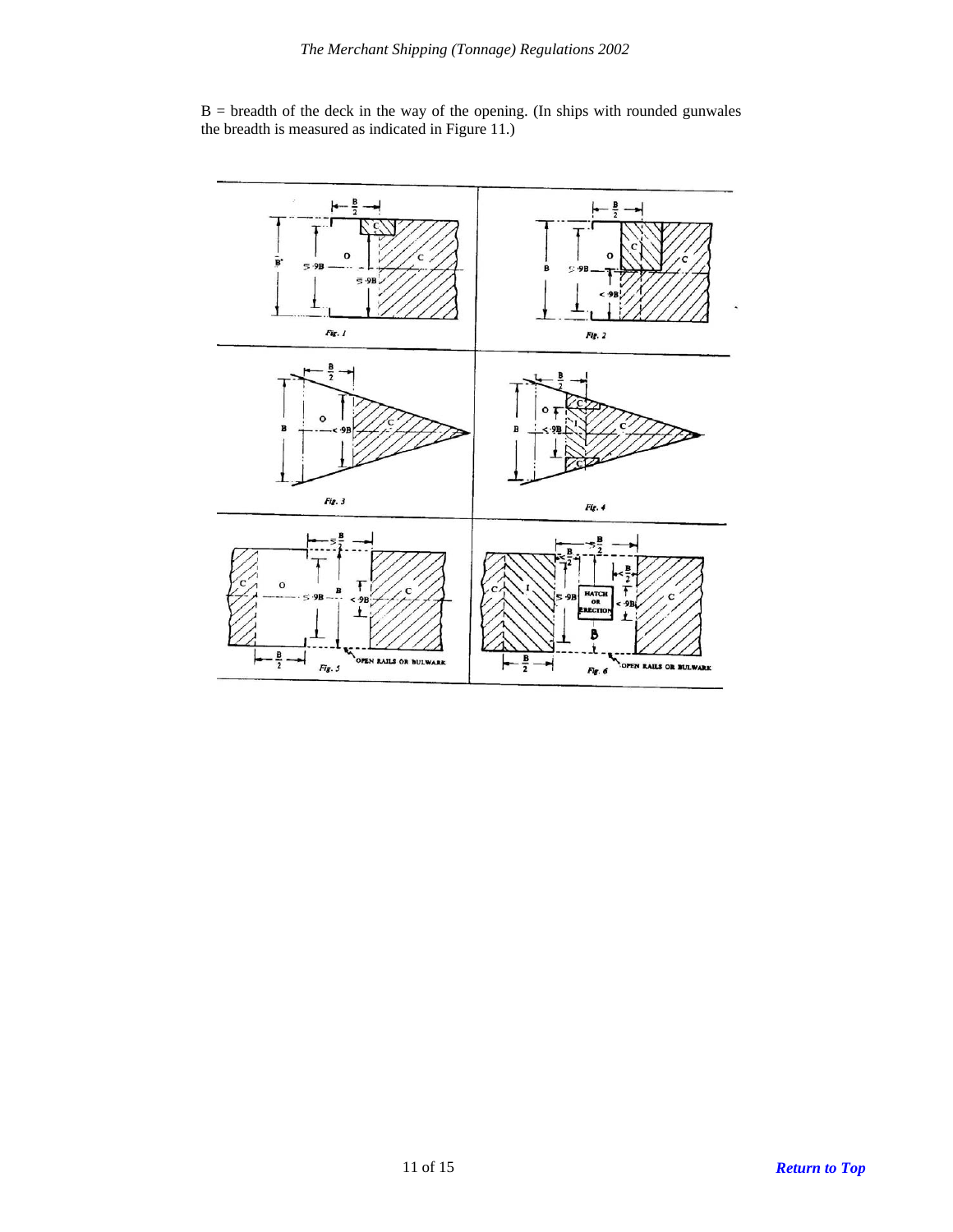$\overline{\phantom{a}}$ 



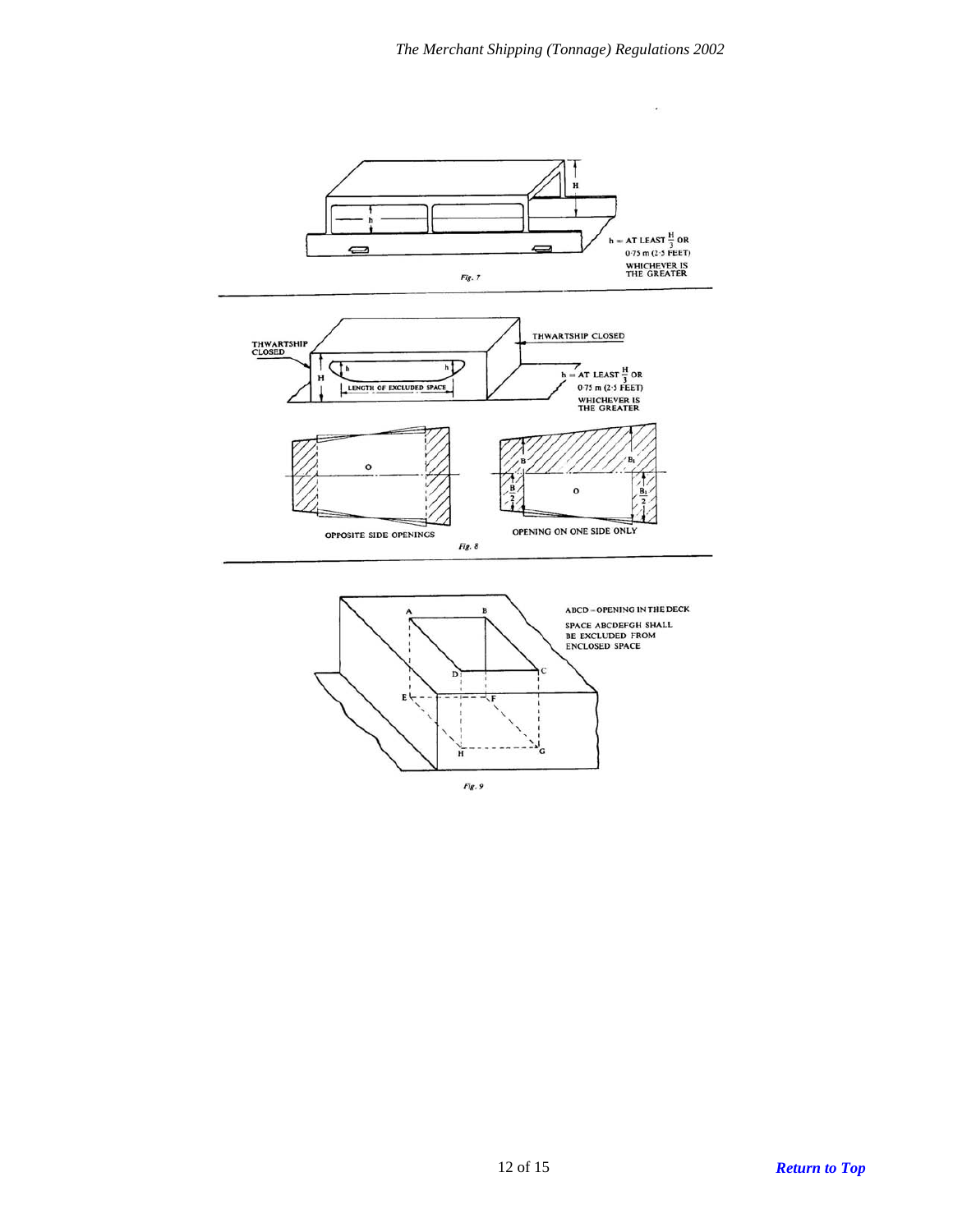

SHIPS WITH ROUNDED GUNWALES



Fig. 11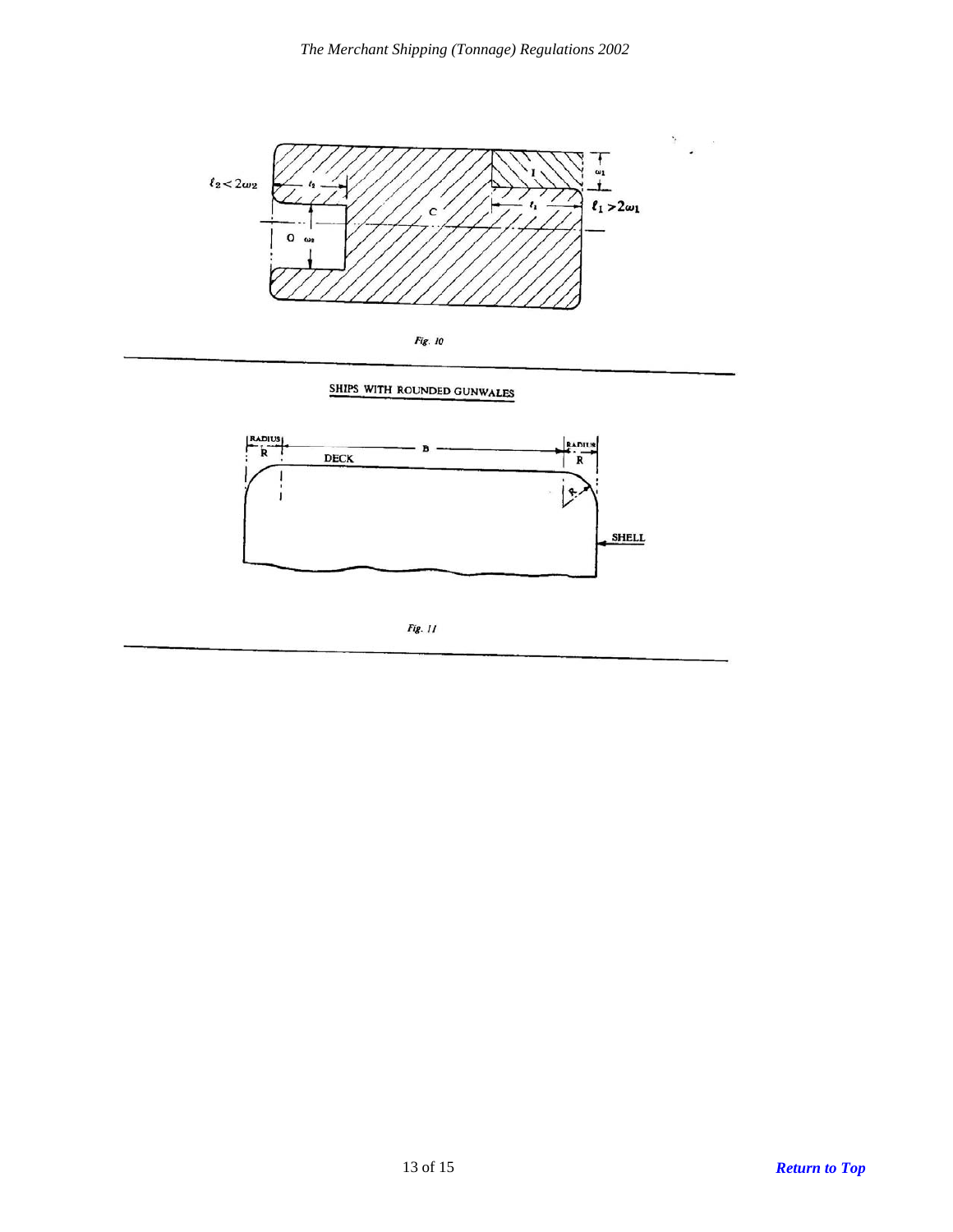#### **SECOND SCHEDULE**

# <span id="page-13-0"></span>**COEFFICIENTS K1 AND K2 REFERRED TO IN REGULATIONS 6, 7 AND 8**

In the following table-

V or Vc = Volume in cubic metres;

Coefficients  $K_1$  or  $K_2$  at intermediate values of V or  $V_c$  shall be obtained by linear interpolation.

| $V$ or $V_c$ | $K_1$ or $K_2$ | $V$ or $V_c$ | $K_1$ or $K_2$ | $V$ or $V_c$ | $K_1$ or $K_2$ | $V$ or $V_c$ | $K_1$ or $K_2$ |
|--------------|----------------|--------------|----------------|--------------|----------------|--------------|----------------|
| 10           | 0.2200         | 10 000       | 0.2781         | 190 000      | 0.3056         | 460 000      | 0.3133         |
| 20           | 0.2260         | 15 000       | 0.2791         | 200 000      | 0.3060         | 470 000      | 0.3134         |
| 30           | 0.2295         | 20 000       | 0.2800         | 210 000      | 0.3064         | 480 000      | 0.3136         |
| 40           | 0.2320         | 25 000       | 0.2835         | 220 000      | 0.3068         | 490 000      | 0.3138         |
| 50           | 0.2340         | 30 000       | 0.2860         | 230 000      | 0.3072         | 500 000      | 0.3140         |
| 60           | 0.2356         | 35 000       | 0.2880         | 240 000      | 0.3076         | 510 000      | 0.3142         |
| 70           | 0.2359         | 40 000       | 0.2920         | 250 000      | 0.3080         | 520 000      | 0.3143         |
| 80           | 0.2381         | 45 000       | 0.2931         | 260 000      | 0.3083         | 530 000      | 0.3145         |
| 90           | 0.2391         | 50 000       | 0.2940         | 270 000      | 0.3086         | 540 000      | 0.3146         |
| 100          | 0.2400         | 55 000       | 0.2948         | 280 000      | 0.3089         | 550 000      | 0.3148         |
| 200          | 0.2460         | 60 000       | 0.2956         | 290 000      | 0.3092         | 560 000      | 0.3150         |
| 300          | 0.2495         | 65 000       | 0.2963         | 300 000      | 0.3095         | 570 000      | 0.3151         |
| 400          | 0.2520         | 70 000       | 0.2969         | 310 000      | 0.3098         | 580 000      | 0.3153         |
| 500          | 0.2540         | 75 000       | 0.2975         | 320 000      | 0.3101         | 590 000      | 0.3154         |
| 600          | 0.2556         | 80 000       | 0.2981         | 330 000      | 0.3104         | 600 000      | 0.3156         |
| 700          | 0.2569         | 85 000       | 0.2986         | 340 000      | 0.3106         | 610 000      | 0.3157         |
| 800          | 0.2581         | 90 000       | 0.2991         | 350 000      | 0.3109         | 620 000      | 0.3158         |
| 900          | 0.2591         | 95 000       | 0.2996         | 360 000      | 0.3111         | 630 000      | 0.3160         |
| 1 000        | 0.2600         | 100 000      | 0.3000         | 370 000      | 0.3114         | 640 000      | 0.3161         |
| 2 000        | 0.2660         | 110 000      | 0.3008         | 380 000      | 0.3116         | 650 000      | 0.3163         |
| 3 000        | 0.2695         | 120 000      | 0.3016         | 390 000      | 0.3118         | 660 000      | 0.3164         |
| 4 000        | 0.2720         | 130 000      | 0.3023         | 400 000      | 0.3120         | 670 000      | 0.3165         |
| 5 000        | 0.2695         | 140 000      | 0.3029         | 410 000      | 0.3123         | 680 000      | 0.3166         |
| 6 0 0 0      | 0.2720         | 150 000      | 0.3035         | 420 000      | 0.3125         | 690 000      | 0.3168         |
| 7 000        | 0.2740         | 160 000      | 0.3041         | 430 000      | 0.3127         | 700 000      | 0.3169         |
| 8 0 0 0      | 0.2756         | 170 000      | 0.346          | 440 000      | 0.3129         | 710 000      | 0.3170         |
| 9 0 0 0      | 0.2769         | 180 000      | 0.3051         | 450 000      | 0.3131         | 720 000      | 0.3171         |